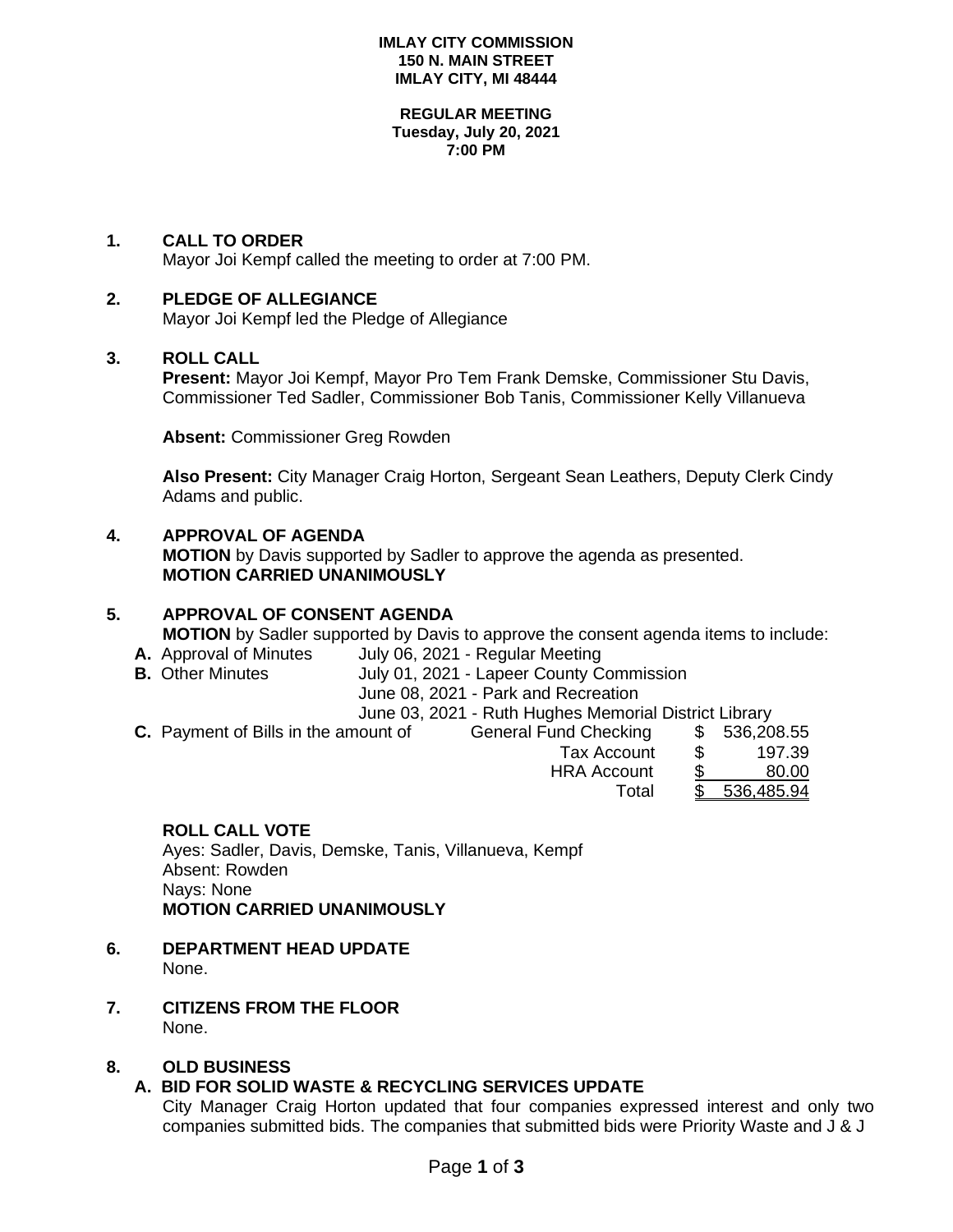### **IMLAY CITY COMMISSION 150 N. MAIN STREET IMLAY CITY, MI 48444**

#### **REGULAR MEETING Tuesday, July 20, 2021 7:00 PM**

Disposal. Time is needed to compare information. Priority Waste's quote was a 5-year fixed, and J & J Disposal's was incremental for each year. This item is referred to the August 03, 2021 Meeting.

**NO MOTION, INFORMATIONAL ONLY**

**B. GRANT APPLICATION FOR POLICE PATROL CAR REPLACEMENT NO MOTION, INFORMATIONAL ONLY**

# **C. INTERIM POLICE CHIEF**

Sergeant Leathers accepted the position of Interim Police Chief. Major Kempf expressed her gratitude and appreciation, along with others, to Sergeant Leathers for his acceptance. **MOTION** by Demske supported by Sadler to approve Sergeant Sean Leathers as Interim Police Chief.

## **MOTION CARRIED UNANIMOUSLY**

# **9. NEW BUSINESS**

**A. RESOLUTION 2021-05 AMERICAN RESCUE ACT FISCAL RECOVERY FUNDS AND AUTHORIZATION FOR CITY MANAGER TO SIGN APPLICATION**

**MOTION** by Demske supported by Tanis to approve Resolution 2021-05 American Rescue Act Fiscal Recovery Funds and Authorization for City Manager to Sign Application.

### **ROLL CALL VOTE**

Ayes: Demske, Tanis, Villanueva, Davis, Sadler, Kempf Absent: Rowden Nays: None

**MOTION CARRIED UNANIMOUSLY**

**B. ADOPTION OF JOB DESCRIPTION – ASSISTANT POOL DIRECTOR MOTION** by Davis supported by Villanueva to approve Adoption of Job Description – Assistant Pool Director as presented.

**MOTION CARRIED UNANIMOUSLY**

**C. & D. ADOPTION OF JOB DESCRIPTION – SCHOOL RESOURCE OFFICER and REVIEW OF LAW ENFORCEMENT SERVICES FOR IMLAY CITY COMMUNITY SCHOOLS MOTION** by Davis supported by Sadler to refer the Adoption of Job Description – School Resource Officer and the Review of Law Enforcement Services for Imlay City Community Schools to the August 3, 2021 Meeting.

**MOTION CARRIED UNANIMOUSLY**

**E. & F. AUTHORIZATION FOR CITY MANAGER TO SIGN – IT SERVICES AGREEMENT WITH OAKLAND COUNTY and AUTHORIZATION FOR CITY MANAGER TO SIGN CLEMIS ADDENDUM**

**MOTION** by Davis supported by Sadler to authorize City Manager to sign IT Services Agreement with Oakland County and CLEMIS Addendum renewal.

## **ROLL CALL VOTE**

Ayes: Davis, Sadler, Tanis, Villanueva, Demske, Kempf Absent: Rowden Nays: None

**MOTION CARRIED UNANIMOUSLY**

**G. APPOINTMENT OF RENEE HOAG TO PARKS AND RECREATION COMMISSION**

**MOTION** by Davis supported by Demske to approve the appointment of Renee Hoag to Parks and Recreation Commission for a term of two years - ending June 30, 2023. **MOTION CARRIED UNANIMOUSLY**